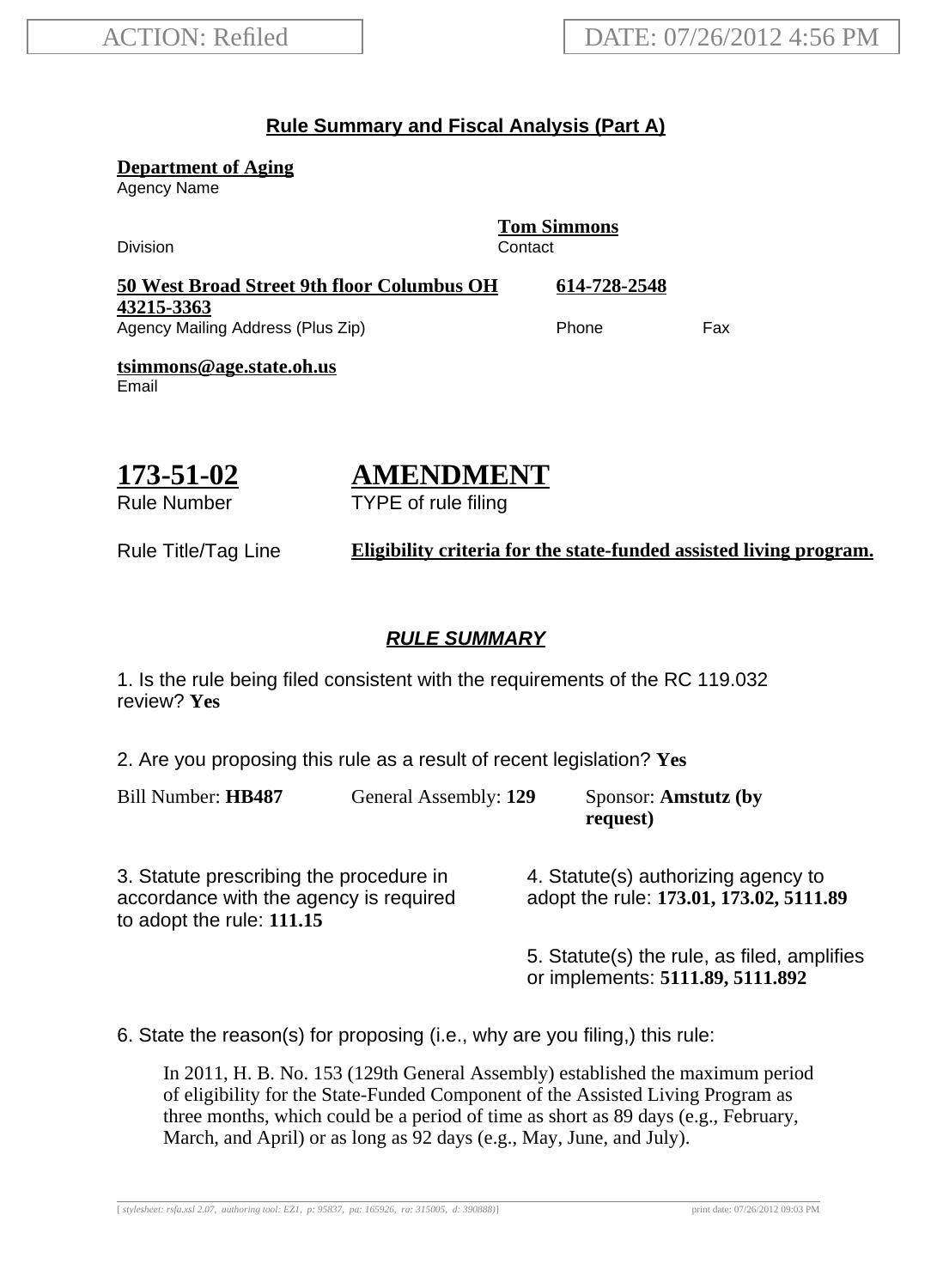Recently, H. B. No. 487 (129th General Assembly) amended section 5111.89 of the Revised Code to replace "three months" with "ninety days." Once the amendment takes effect, it will establish equitable eligibility periods for all consumers of the program.

To implement H. B. No. 487's amendment to section 5111.89 of the Revised Code, ODA is now proposing to amend rules 173-51-02 and 173-51-03 of the Administrative Code to replace occurrences of "three months" with "ninety days." ODA proposes to adopt the amendments on the same day that H. B. No. 487's amendment takes effect.

(See item #11 of this RSFA for more changes.)

7. If the rule is an AMENDMENT, then summarize the changes and the content of the proposed rule; If the rule type is RESCISSION, NEW or NO CHANGE, then summarize the content of the rule:

The rule lists the eligibility criteria for the state-funded component of the Assisted Living Program.

In response to H.B. No. 487 (129th General Assembly), ODA is proposing to amend the rule to replace "three months" with "ninety days."

(See item #11 of this RSFA for more changes.)

8. If the rule incorporates a text or other material by reference and the agency claims the incorporation by reference is exempt from compliance with sections 121.71 to 121.74 of the Revised Code because the text or other material is **generally available** to persons who reasonably can be expected to be affected by the rule, provide an explanation of how the text or other material is generally available to those persons:

*This response left blank because filer specified online that the rule does not incorporate a text or other material by reference.*

9. If the rule incorporates a text or other material by reference, and it was **infeasible** for the agency to file the text or other material electronically, provide an explanation of why filing the text or other material electronically was infeasible:

*This response left blank because filer specified online that the rule does not incorporate a text or other material by reference.*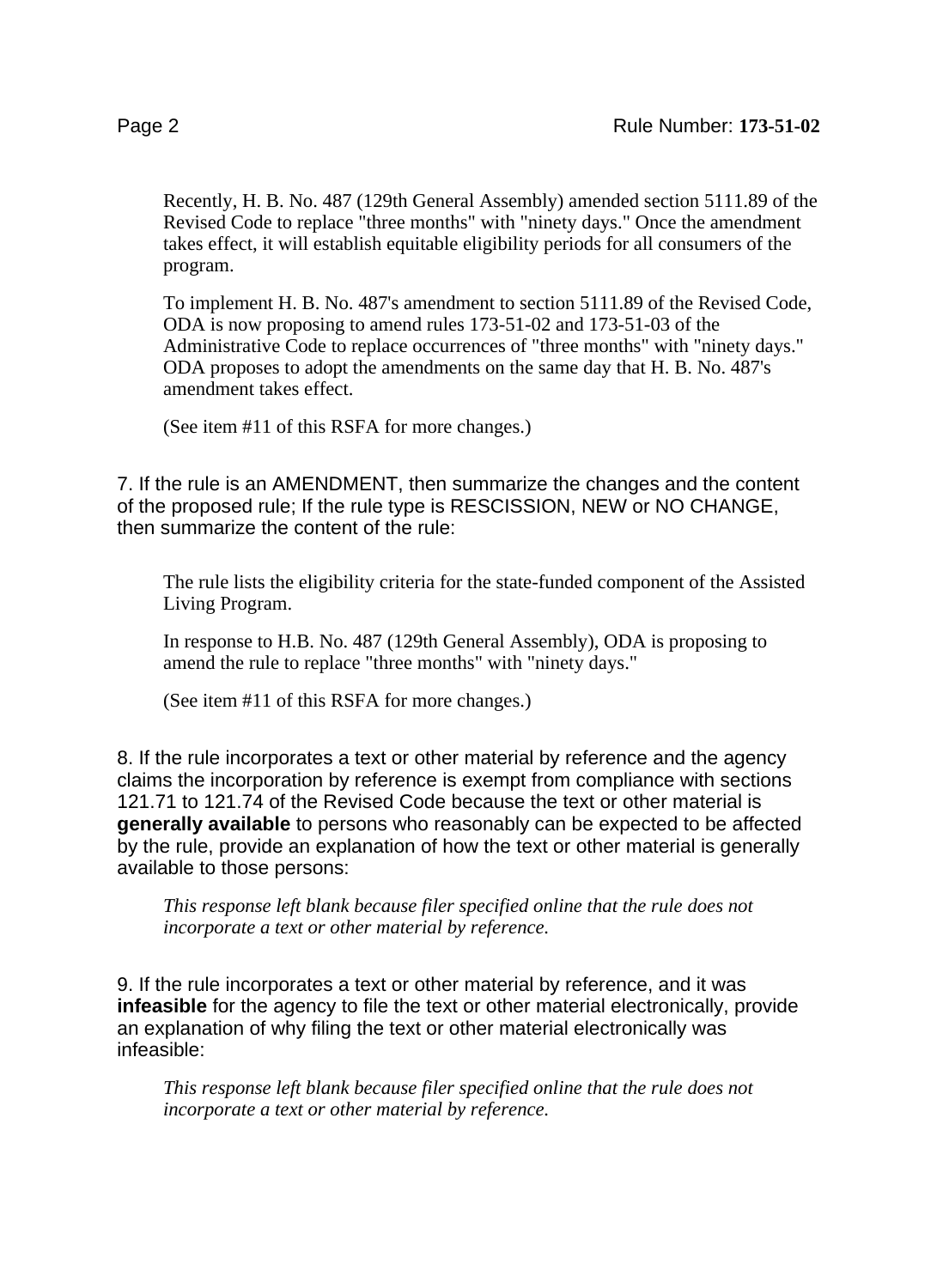10. If the rule is being **rescinded** and incorporates a text or other material by reference, and it was **infeasible** for the agency to file the text or other material, provide an explanation of why filing the text or other material was infeasible:

*Not Applicable.*

11. If **revising** or **refiling** this rule, identify changes made from the previously filed version of this rule; if none, please state so. If applicable, indicate each specific paragraph of the rule that has been modified:

On July 16, 2012, ODA revised the rule to:

1. Add language to the eligibility criteria that says an individual is only eligible for the program if he or she was not previously enrolled in the state-funded Assisted Living Program or the state-funded PASSPORT program. This clarification makes visible two "invisible" criteria in other rules. The post-disenrollment prohibitions in paragraph (C)(1) of rule 173-51-03 of the Administrative Code already prohibit a person who is disenrolled from the program from re-enrolling back into the program. The post-disenrollment prohibitions in paragraphs  $(A)(3)(c)$ ,  $(B)(3)(b)$ , and  $(C)(4)(b)$  of rule 173-40-03 of the Administrative Code already prohibit a person who is disenrolled from the state-funded PASSPORT program from enrolling into the state-funded Assisted Living Program.

2. Clarify that an individual who enrolls into the state-funded component of the Assisted Living Program will automatically transfer to the Medicaid-funded component of the Assisted Living Program if the individual is, in fact, eligible for the Medicaid-funded component of the program. (See paragraphs  $(A)(3)(a)$  and  $(A)(3)(b)$  of the rule.)

3. Add language to say that an individual is only eligible for the state-funded component of the Assisted Living Program if he or she actively assists the CDJFS in determining whether or not he or she is eligible for the Medicaid-funded component of the program.

4. Replace occurrences of "ODA's designee" with "ODA (or ODA's designee)."

5. Add in paragraph (B) of the rule that a consumer is no longer eligible for the program if he or she no longer meets all the criteria listed in paragraph (A) of the rule, unless the only criterion that the consumer no longer meets is the patient-liability criterion. Before the revision, the consumer was no longer eligible even if the only criterion that he or she no longer met was the patient-liability criterion.

6. Make minor structural and grammatical changes (e.g., adding sub-headings, changing the order or paragraphs, changing eh tense of sentences, replacing "under" with "which are listed in.")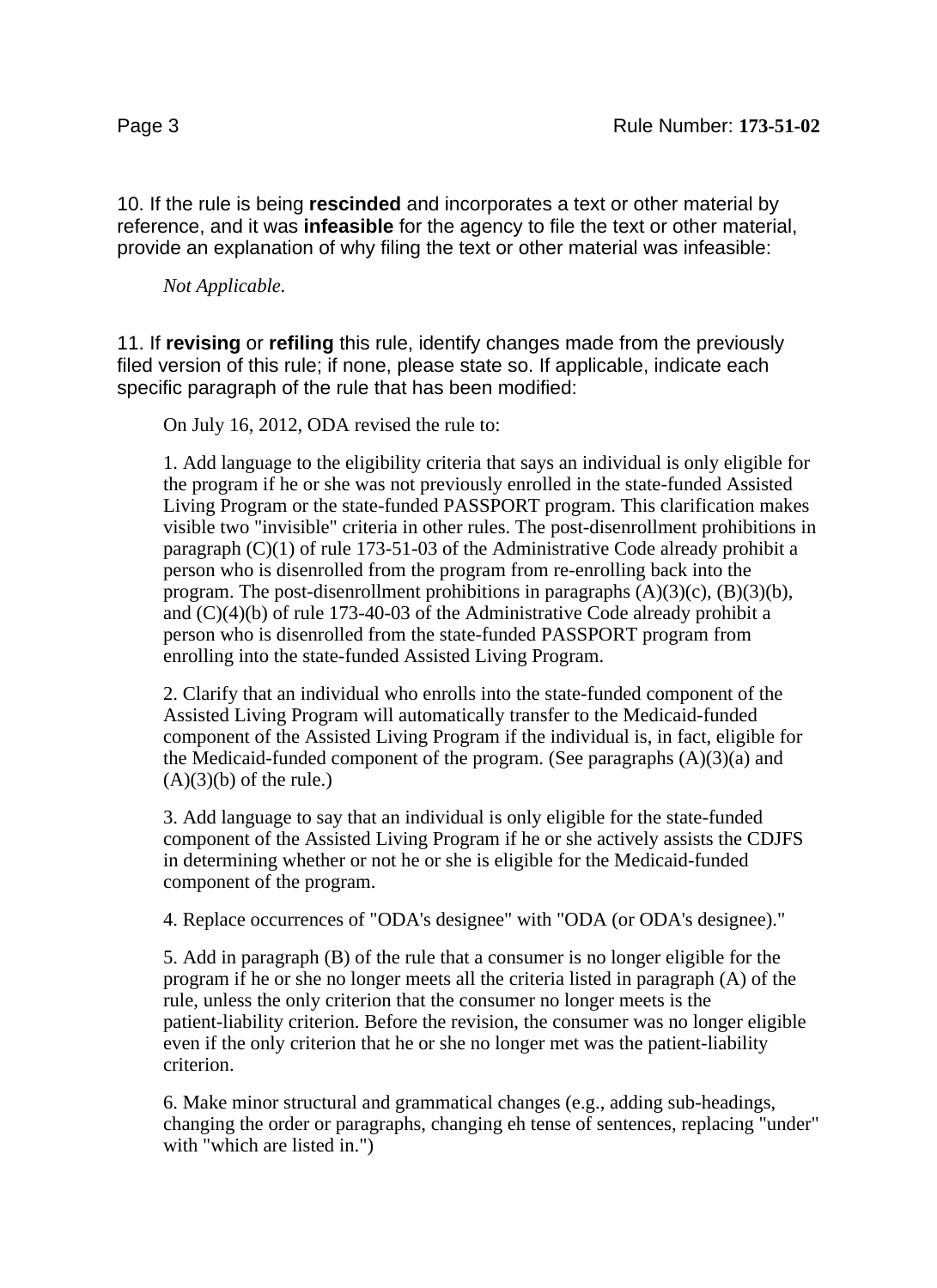7. Revise this RSFA.

On July 16, 2012, after receiving feedback from Ohio District 5 Area Agency on Aging, Inc., ODA revised the rule for a second time to:

1. Replace "assisted-living" in paragraph  $(A)(3)(c)$  of the rule with "assisted" living."

2. Replace "thee" in paragraph (A)(3)(d) of the rule with "the."

3. Insert ", and ODA (or ODA's designee) has no reason to doubt that determination." This gives the rule language similar to its parallel paragraph for the state-funded component of the PASSPORT Program , which is in rule 173-40-02 of the Administrative Code.

4. Revise this RSFA.

On July 25, 2012, ODA refiled the rule to:

1. Upload a new public hearing notice.

2. Revise this RSFA.

In its July 25, 2012 refiling, ODA made no changes to the rule itself.

### 12. 119.032 Rule Review Date: **6/11/2012**

(If the rule is not exempt and you answered NO to question No. 1, provide the scheduled review date. If you answered YES to No. 1, the review date for this rule is the filing date.)

NOTE: If the rule is not exempt at the time of final filing, two dates are required: the current review date plus a date not to exceed 5 years from the effective date for Amended rules or a date not to exceed 5 years from the review date for No Change rules.

## **FISCAL ANALYSIS**

13. Estimate the total amount by which this proposed rule would **increase / decrease** either **revenues / expenditures** for the agency during the current biennium (in dollars): Explain the net impact of the proposed changes to the budget of your agency/department.

This will have no impact on revenues or expenditures.

\$0.00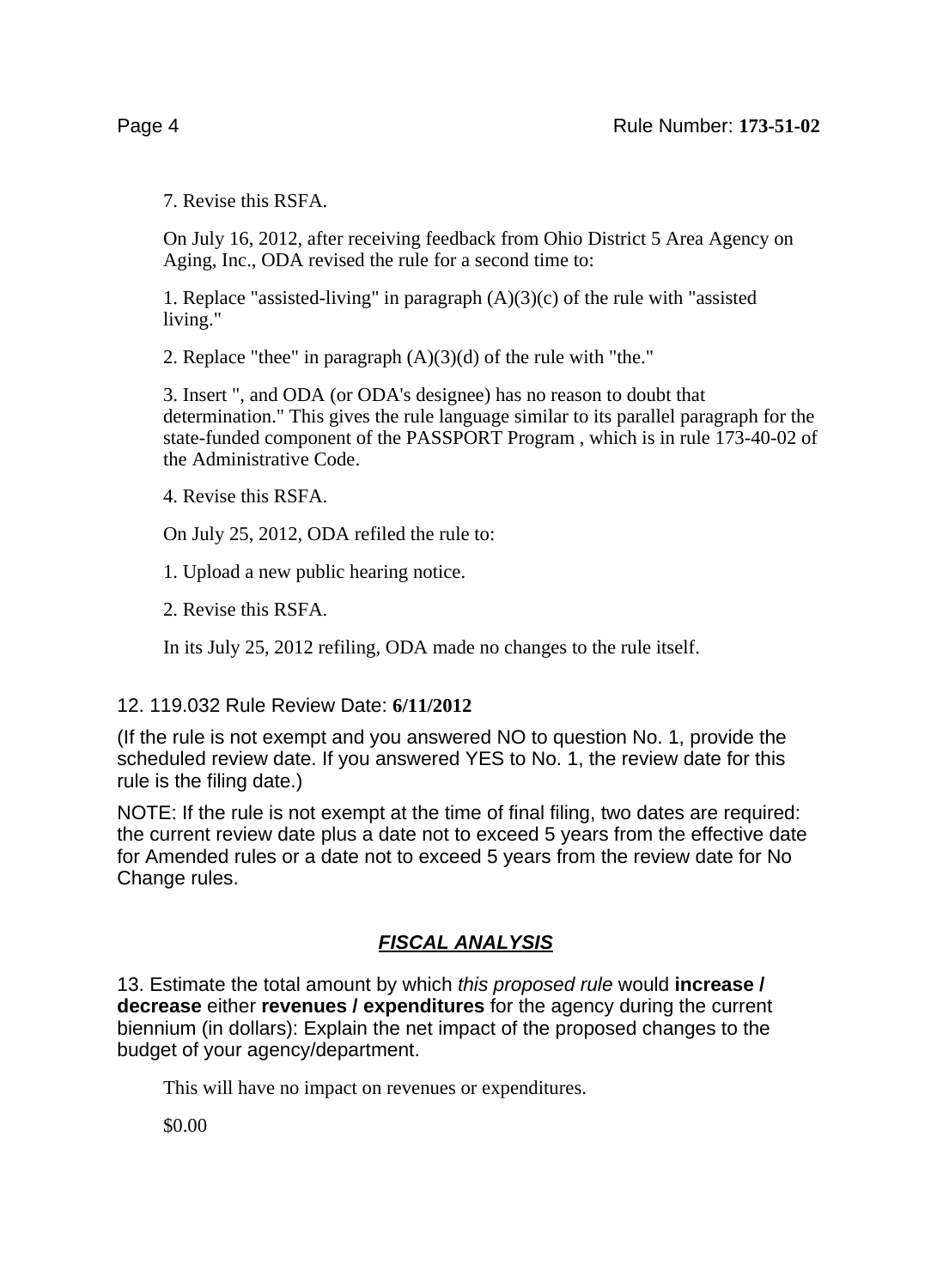Although ODA operates the state-funded component of the Assisted Living Program, H.B. No. 153 (129th General Assembly) moved the Assisted Living Program's funding to budget line item GRF-600-525, which is under JFS, not ODA. Therefore, ODA estimates that the proposed amendment of this rule will have no impact upon the biennial budget that the Ohio General Assembly established for ODA in H.B. No. 153 or that was reviewed by H.B. No. 487 (129th General Assembly).

Additionally, because the amendments to section 5111.89 of the Revised Code are contained in the same legislation that authorizes the appropriations for program, ODA believes the Ohio General Assembly factored H.B. No. 487's amendments to section 5111.89 of the Revised Code into the impact upon line item GRF-600-525 and the state-funded component of the Assisted Living Program.

14. Identify the appropriation (by line item etc.) that authorizes each expenditure necessitated by the proposed rule:

GRF-600-525 Health Care/Medicaid (State and Federal).

15. Provide a summary of the estimated cost of compliance with the rule to all directly affected persons. When appropriate, please include the source for your information/estimated costs, e.g. industry, CFR, internal/agency:

ODA estimates that there is a cost of compliance to a person who may have been eligible for up to a three-month period that may have lasted 92 days, but in response to H.B. No. 487, will now last 90 days. On the other hand, there is a benefit to a person who may have been eligible for up to a three-month period that may have lasted only 89 days, but in response to H.B. No. 487, will now last 90 days. As stated in item #6 of this RSFA, HB487's amendments established equitable eligibility periods for all consumers of the program. ODA's proposed amendment to this rule implements the equitable periods of eligibility.

16. Does this rule have a fiscal effect on school districts, counties, townships, or municipal corporations? **No**

17. Does this rule deal with environmental protection or contain a component dealing with environmental protection as defined in R. C. 121.39? **No**

## **S.B. 2 (129th General Assembly) Questions**

18. Has this rule been filed with the Common Sense Initiative Office pursuant to R.C. 121.82? **No**